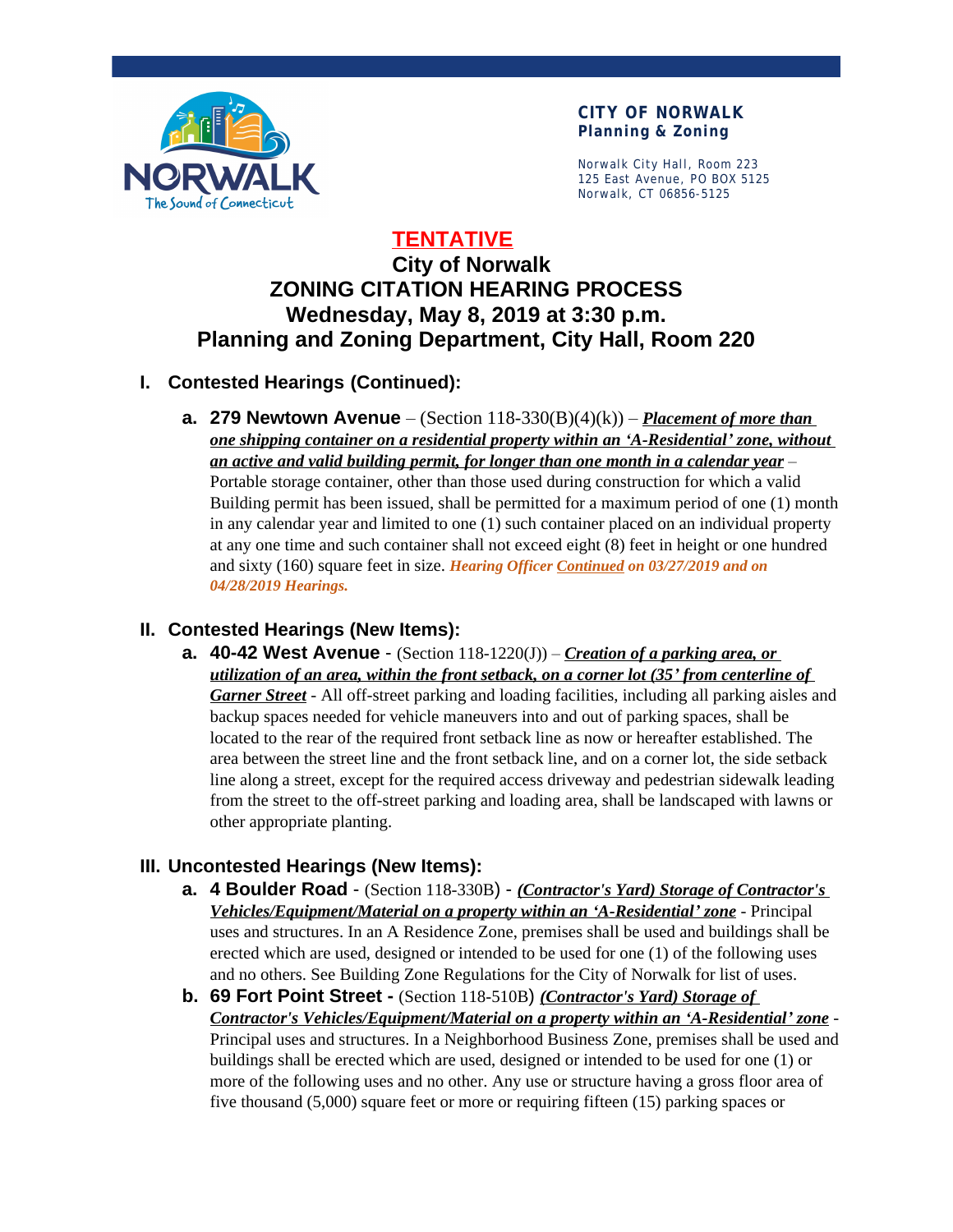

Norwalk City Hall, Room 223 125 East Avenue, PO BOX 5125 Norwalk, CT 06856-5125

more shall be permitted subject to the provisions of § 118- 451, Site plan review. Properties located within the coastal zone boundary shall be subject to coastal site plan review and all other requirements of § 118-1110 herein. For list of allowed uses, please see City of Norwalk Building Zone Regulations within the Section cited above. See City of Norwalk Zoning Regulations for complete list of permitted uses.

- **c. 11 Woodlawn Avenue**  (Section 118-340(B)(4)(e)) *Storage of commercial vehicle, or vehicles, over a 1-ton rated capacity, on a property within a 'B-Residential' zone* - Storage of not more than one (1) commercial vehicle, as defined in Chapter 246, Section 14-1, of the Connecticut General Statutes, which does not exceed one-ton rated capacity.
- **d. 2 Tito Court** (Section 118-510B) *(Contractor's Yard) Storage of Contractor's Vehicles/Equipment/Material on a property within a 'Neighborhood Business' zone* - Principal uses and structures. In a Neighborhood Business Zone, premises shall be used and buildings shall be erected which are used, designed or intended to be used for one (1) or more of the following uses and no other. Any use or structure having a gross floor area of five thousand (5,000) square feet or more or requiring fifteen (15) parking spaces or moreshall be permitted subject to the provisions of § 118-451, Site plan review…See City of Norwalk Zoning Regulations for complete list of permitted uses.
- **e. 21 Laura Street**  (Section 118-350(B)(4)(e)) *Storage of commercial vehicle, or vehicles, over a 1-ton rated capacity, on a property within a 'C-Residential' zone* - Storage of not more than one (1) commercial vehicle, as defined in Chapter 246, Section 14-1, of the Connecticut General Statutes, which does not exceed one-ton rated capacity *AND* (Section 118-350B) - *(Contractor's Yard) Storage of Contractor's Vehicles/Equipment/Material on a property within an 'C-Residential' zone* - Principal uses and structures within a C Residential Zone; premises shall be used and buildings shall be erected which are used, designed or intended to be used for one (1) or more of the following uses and no other as described in this section.
- **f. 23 Laura Street** (Section 118-350(B)(4)(e)) *Storage of commercial vehicle, or vehicles, over a 1-ton rated capacity, on a property within a 'C-Residential' zone* - Storage of not more than one (1) commercial vehicle, as defined in Chapter 246, Section 14-1, of the Connecticut General Statutes, which does not exceed one-ton rated capacity *AND* (Section 1220J) - All off-street parking and loading facilities, including all parking aisles and backup spaces needed for vehicle maneuvers into and out of parking spaces, shall be located to the rear of the required front setback line as now or hereafter established. The area between the street line and the front setback line, and on a corner lot, the side setback line along a street, except for the required access driveway and pedestrian sidewalk leading from the street to the off-street parking and loading area, shall be landscaped with lawns or other appropriate planting.
- **g. 35 Lexington Avenue** (Section 118-1000) *Definition of Contractor's Storage Yard* - A parcel of land, with or without structures, *a minimum of 12,500 square feet in size*, used for the storage of equipment and materials used in the construction...including, but not limited to, trucks, vans, bulldozers, backhoes and other similar equipment and/or stockpiles of construction materials, such as concrete, gravel, woodchips, logs, plant stock, masonry,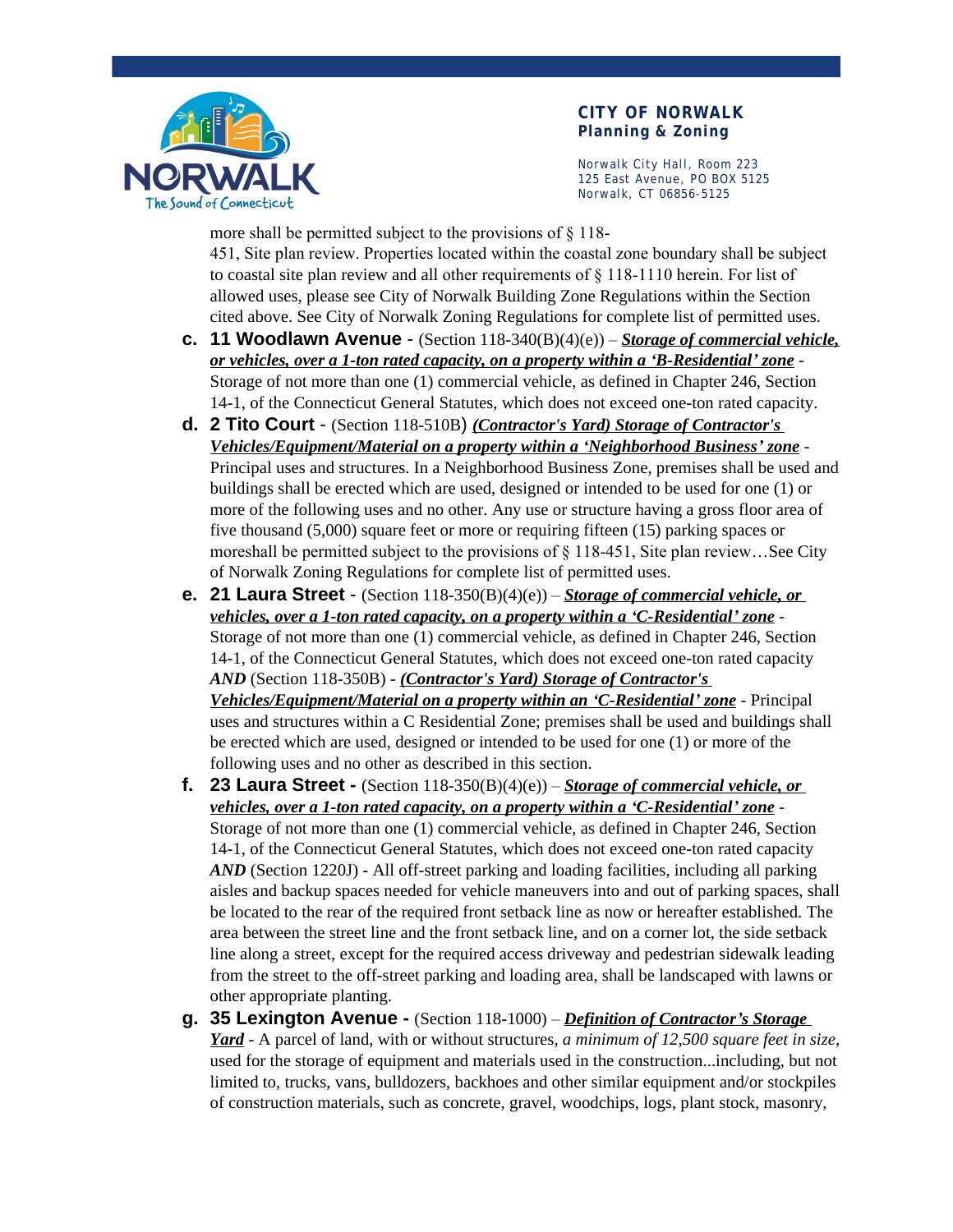

Norwalk City Hall, Room 223 125 East Avenue, PO BOX 5125 Norwalk, CT 06856-5125

plumbing or electrical supplies, and other similar materials.

- **h. 36 Lexington Avenue**  (Section 118-510B) *(Contractor's Yard) Storage of Contractor's Vehicles/Equipment/Material on a property within a 'Neighborhood Business' zone* - Principal uses and structures. In a Neighborhood Business Zone, premises shall be used and buildings shall be erected which are used, designed or intended to be used for one (1) or more of the following uses and no other. Any use or structure having a gross floor area of five thousand (5,000) square feet or more or requiring fifteen (15) parking spaces or more shall be permitted subject to the provisions of § 118-451, Site plan review *AND* (Section 1220J) - All off-street parking and loading facilities, including all parking aisles and backup spaces needed for vehicle maneuvers into and out of parking spaces, shall be located to the rear of the required front setback line as now or hereafter established. The area between the street line and the front setback line, and on a corner lot, the side setback line along a street, except for the required access driveway and pedestrian sidewalk leading from the street to the off-street parking and loading area, shall be landscaped with lawns or other appropriate planting.
- **i. 7 Knob Hill Road**  (Section 118-330B) *Creation of a multi-family use on a property located within an 'A-Residential' zone* - In an A Residence Zone, premises shall be used and buildings shall be erected which are used, designed or intended to be used for one(1) of the following uses and no others. See Building Zone Regulations for the City of Norwalk for list of uses.

### **IV. Uncontested Hearings (Continued):**

- **a. 79 Cedar Street** (Section 118-1220J) *Creation of parking within the front setback (5 feet) of a property located within the 'Golden Hill Village District' zone.* - All off-street parking and loading facilities, including all parking aisles and backup spaces needed for vehicle maneuvers into and out of parking spaces, shall be located to the rear of the required front setback line as now or hereafter established. The area between the street line and the front setback line, and on a corner lot, the side setback line along a street, except for the required access driveway and pedestrian sidewalk leading from the street to the offstreet parking and loading area, shall be landscaped with lawns or other appropriate planting. *Continued by Hearing Officer on 1/24/2019 Hearing.*
- **b. 87 Cedar Street**  (Section 118-1220J) *Creation of parking within the front setback (5 feet) of a property located within the 'Golden Hill Village District' zone.* - All off-street parking and loading facilities, including all parking aisles and backup spaces needed for vehicle maneuvers into and out of parking spaces, shall be located to the rear of the required front setback line as now or hereafter established. The area between the street line and the front setback line, and on a corner lot, the side setback line along a street, except for the required access driveway and pedestrian sidewalk leading from the street to the offstreet parking and loading area, shall be landscaped with lawns or other appropriate planting *AND* (Section 118-532B) *storage of unregistered vehicles, commercial/contractor's vehicles, and location of refuse containers placed/stored not in*